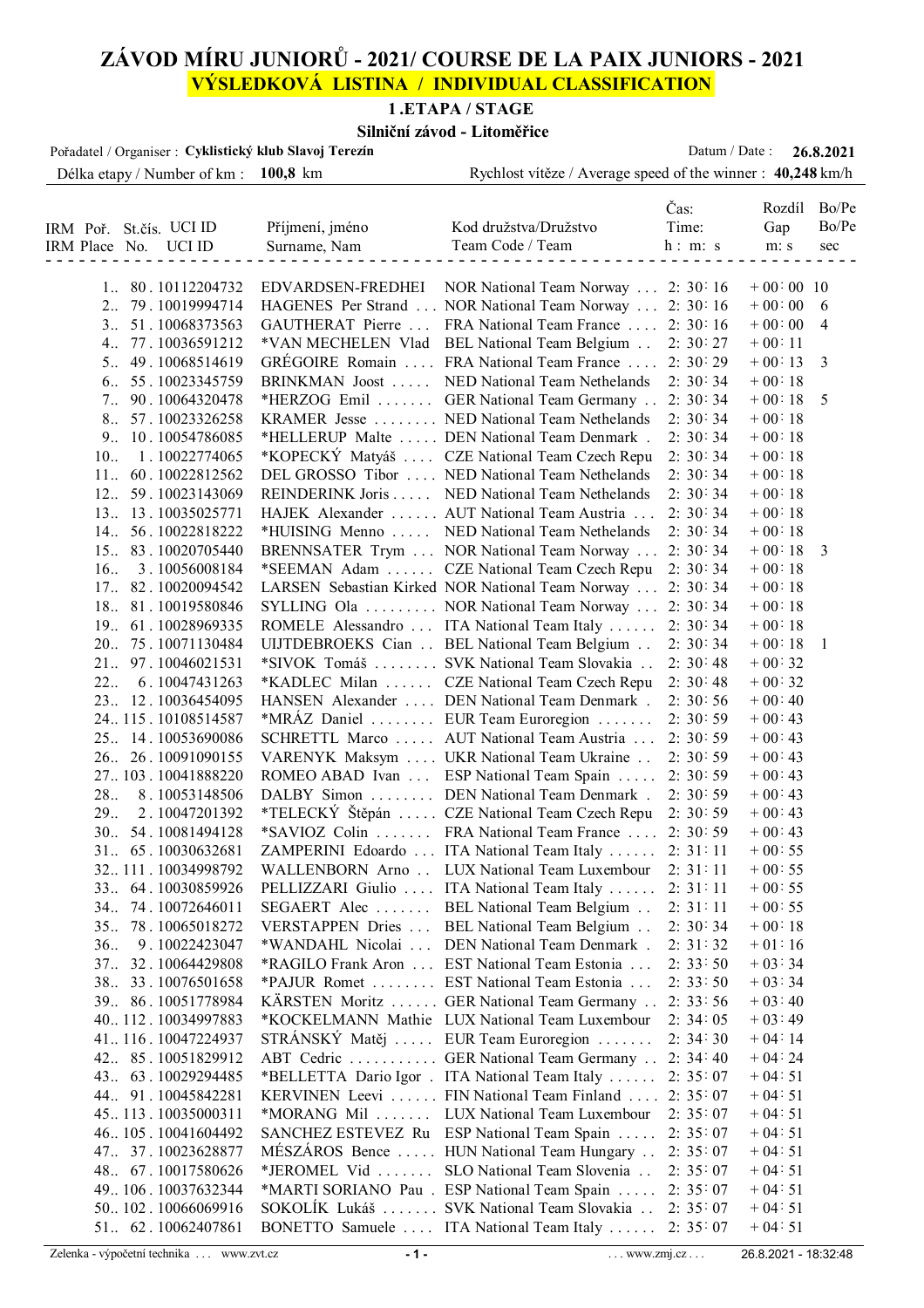|            | 52<br>7.10048319522                    |                          | WANG Gustav DEN National Team Denmark . 2: 35: 07     |           | $+04:51$  |
|------------|----------------------------------------|--------------------------|-------------------------------------------------------|-----------|-----------|
|            | 53 11.10046259381                      |                          | SORENSEN Frederik  DEN National Team Denmark.         | 2:35:07   | $+04:51$  |
|            | 54 89.10036165927                      |                          | *GROß Matteo  GER National Team Germany  2: 35:07     |           | $+04:51$  |
|            | 55 52.10067973136                      |                          | LE HUITOUZE Eddy  FRA National Team France  2: 35:20  |           | $+05:04$  |
|            | 56. 25.10064820131                     |                          | POLUPAN Dmytro  UKR National Team Ukraine             | 2:36:40   | $+06:24$  |
|            | 57 76.10088157523                      |                          | VAN HAUTEGEN Leande BEL National Team Belgium         | 2: 39: 21 | $+09:05$  |
|            | 58107.10067347484                      |                          | ETXEBERRIA ANSALAS ESP National Team Spain  2: 39:21  |           | $+09:05$  |
|            | 59108.10040174249                      | *ZABALA TOLEDANO         | ESP National Team Spain  2: 39:21                     |           | $+09:05$  |
|            | 60119.10045920083                      |                          | *HILBERT Vincent  EUR Team Euroregion                 | 2: 39: 21 | $+09:05$  |
|            | 61 88.10036358816                      |                          | SCHRAG Daniel  GER National Team Germany  2: 39: 21   |           | $+09:05$  |
|            | 62 18.10108088494                      |                          | PUTZ Sebastian  AUT National Team Austria             | 2:39:21   | $+09:05$  |
|            | 63 43.10022457504                      |                          | PEDERSEN Eric  SWE National Team Sweden  2: 39:21     |           | $+09:05$  |
|            | 64 87.10036443991                      |                          | GEBHARDT Philipp  GER National Team Germany  2: 39:21 |           | $+09:05$  |
|            | 65101.10083124132                      |                          | TUKA Samuel SVK National Team Slovakia                | 2:39:21   | $+09:05$  |
|            | 66100.10046048914                      |                          | *HAAS Christian  SVK National Team Slovakia           | 2:39:21   | $+09:05$  |
|            | 67 28.10092746229                      |                          | KOST Vitalii  UKR National Team Ukraine               | 2: 39: 21 | $+09:05$  |
|            | 68 84.10020387865                      |                          | *KULSET Johannes  NOR National Team Norway  2: 39:21  |           | $+09:05$  |
|            | 69. 38.10023649893                     |                          | SZIJÁRTÓ Zétény  HUN National Team Hungary  2: 40:14  |           | $+09:58$  |
|            | 70. 41.10084543766                     |                          | LEPOLD Zoltán Antal . HUN National Team Hungary       | 2:40:14   | $+09:58$  |
|            | 71 99.10046017992                      |                          | KOVÁČ Samuel  SVK National Team Slovakia              | 2:40:21   | $+10:05$  |
|            | 72118.10036297380                      |                          | SPITZER Oliver  EUR Team Euroregion                   | 2:40:29   | $+10:13$  |
|            | 73. 72.10017556576                     |                          | *TURK Aljaž  SLO National Team Slovenia               | 2:40:32   | $+10:16$  |
|            | 74 58.10084277927                      |                          | GRAAT Tijmen  NED National Team Nethelands            | 2: 41: 44 | $+11:28$  |
|            | 75110.10035004048                      |                          | URY Noé  LUX National Team Luxembour                  | 2: 43: 47 | $+13:31$  |
|            | 76 34.10075223278                      |                          | GRÜNBERG Henry  EST National Team Estonia             | 2:44:35   | $+14:19$  |
|            | 77. 35.10064430010                     |                          | *TAMM Lauri  EST National Team Estonia                | 2:44:35   | $+14:19$  |
|            | 78. 19.10049840604                     |                          | *STOLIĆ Mohojlo  SRB National Team Serbia             | 2:44:44   | $+14:28$  |
|            | 79. 21.10049849896                     |                          | *COGOLJEVIĆ Dejan  SRB National Team Serbia           | 2:44:44   | $+14:28$  |
|            | 80 93.10045824703                      |                          | KÄLLBERG Axel  FIN National Team Finland  2: 44: 44   |           | $+14:28$  |
|            | 81 36.10075390101                      |                          | *AUS Aaron  EST National Team Estonia                 | 2:44:44   | $+14:28$  |
|            | 82 69.10062011272                      |                          | KRALJ Fabijan  SLO National Team Slovenia             | 2:44:44   | $+14.28$  |
|            | 83 29.10090034976                      |                          | KORZININ Yuriy  UKR National Team Ukraine             | 2:44:44   | $+14:28$  |
|            | 84. 50.10070473514                     |                          | LETHIER Melvyn  FRA National Team France  2: 44: 44   |           | $+14:28$  |
|            | 85120.10036296067                      |                          | WESER Maximilian  EUR Team Euroregion  2: 44: 44      |           | $+14:28$  |
|            | 86 73.10076529647                      |                          | GEERINCKX Wout  BEL National Team Belgium  2: 45:00   |           | $+ 14:44$ |
|            | 87104.10043262586                      |                          | AZNAR VIJUESCA Hugo ESP National Team Spain  2: 45:05 |           | $+14:49$  |
|            | 88 70.10017556879                      |                          | POLOVIČ Nino  SLO National Team Slovenia  2: 45:05    |           | $+14:49$  |
|            | 89 98.10046079327                      |                          | UNGVARSKÝ Lukáš  SVK National Team Slovakia           | 2:45:27   | $+15:11$  |
|            | 45.10022263605<br>90                   | $LARSSON$ David $\ldots$ | SWE National Team Sweden                              | 2:47:21   | $+17:05$  |
|            | 91<br>66.10029210825                   |                          | URSELLA Lorenzo  ITA National Team Italy              | 2:47:21   | $+17:05$  |
|            | 92<br>4.10056004346                    |                          | SPORYSCH Daniel  CZE National Team Czech Repu         | 2: 47: 21 | $+17:05$  |
|            | 93.<br>44.10090412367                  | MAGNUSSON Isak           | SWE National Team Sweden                              | 2:47:38   | $+17:22$  |
|            | 94<br>71.10017585373                   | $\text{SPOLJAR}$ Jaka    | SLO National Team Slovenia                            | 2: 47: 44 | $+17:28$  |
|            | 95<br>27.10102078639                   |                          | SOLONNIKOV Bohdan . UKR National Team Ukraine         | 2:49:02   | $+18:46$  |
|            | 96 48.10065372425                      |                          | HOFLUND Albin  SWE National Team Sweden               | 2: 53: 20 | $+23:04$  |
|            | 97 15.10035076796                      |                          | KERSCHBAUMER Leo. AUT National Team Austria           | 2: 53: 20 | $+23:04$  |
|            | 98. 16. 10077251184                    |                          | HÖRANDTNER Moritz . AUT National Team Austria         | 2: 53: 20 | $+23:04$  |
|            | 99<br>20.10049831712                   |                          | *PERČIĆ Mark  SRB National Team Serbia                | 2: 53: 20 | $+23:04$  |
|            | 100117.10047853922                     |                          | *LUKEŠ Jan  EUR Team Euroregion                       | 2: 53: 20 | $+23:04$  |
|            | 101. 47.10055678485                    |                          | JACOBSSON Leo  SWE National Team Sweden               | 2: 53: 20 | $+23:04$  |
|            | 102. 39.10060541522                    |                          | *ERDÖS Gergely  HUN National Team Hungary             | 2: 53: 20 | $+23:04$  |
|            | 103. 46. 10022672722                   |                          | *PERSMEEN Axel  SWE National Team Sweden              | 2: 53: 20 | $+23:04$  |
|            | 104 68.10050151812                     |                          | *GREGORCIC Natan  SLO National Team Slovenia          | 2: 53:48  | $+23:32$  |
|            | 105. 24.10091042059                    | $BOLIČ Mohajlo$          | SRB National Team Serbia                              | 2:54:28   | $+24.12$  |
|            | 106109.10035004149                     |                          | KESS Alexandre  LUX National Team Luxembour           | 2: 55: 52 | $+25:36$  |
|            | 107 96.10094826473                     |                          | SAVUKOSKI Severi  FIN National Team Finland           | 2: 56: 24 | $+26:08$  |
|            | OTL 108<br>5.10086057875               |                          | *NOVÁK Pavel  CZE National Team Czech Repu            | 3:04:44   | $+34.28$  |
| <b>OTL</b> | 109. 22.10049827466                    |                          | NADOVEZA Igor  SRB National Team Serbia               | 3:08:39   | $+38:23$  |
| OTL        | 110. 92.10095153546                    |                          | KOIVISTOINEN Aku  FIN National Team Finland           | 3:09:53   | $+39:37$  |
| <b>DNF</b> | $\ldots$ 17.10055872990                |                          | GRIEßER Lukas  AUT National Team Austria              |           |           |
| DNF        | $\ldots$ 23.10055097600                |                          | TURKULOV Luka SRB National Team Serbia                |           |           |
| DNF        | 30.10079458037<br>$\ddot{\phantom{a}}$ |                          | *SIMON Semen UKR National Team Ukraine                |           |           |
| <b>DNF</b> | $\ldots$ 31.10075223076                |                          | MIHKELS Madis  EST National Team Estonia              |           |           |
|            |                                        |                          |                                                       |           |           |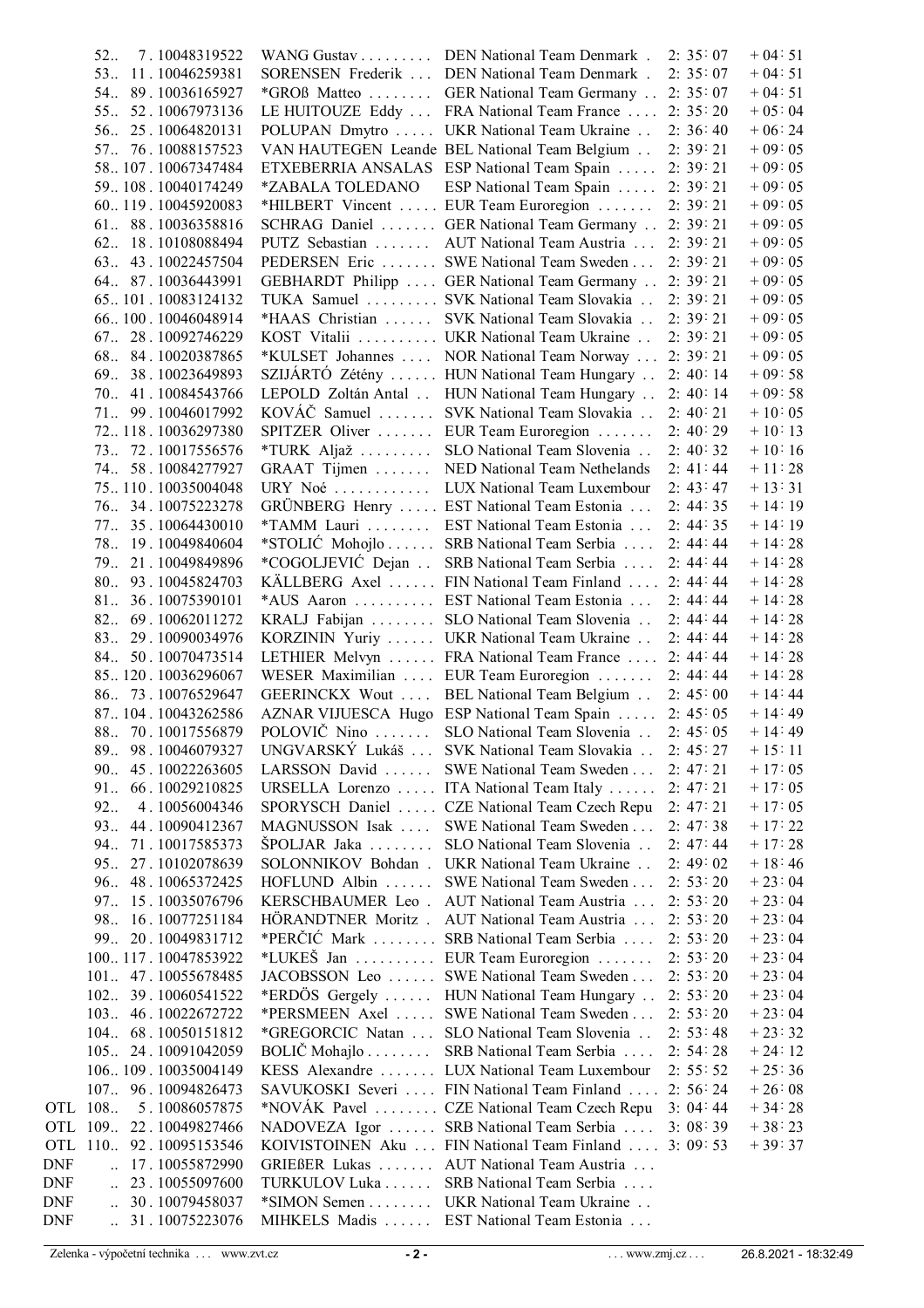| DNF        |  | $\therefore$ 40.10097608555 DRIJVER Bertold  HUN National Team Hungary        |
|------------|--|-------------------------------------------------------------------------------|
| <b>DNF</b> |  | 42.10023604427 ÁRVAI Kristóf  HUN National Team Hungary                       |
| DNF        |  | 53.10061160096 KRAEMER Léo FRA National Team France                           |
| DNF        |  | $\therefore$ 94.10045836524 LINDBERG Jesper  FIN National Team Finland        |
| DNF        |  | 95.10045822982 *NIEMI Tomas-Casimir. FIN National Team Finland                |
| DNF        |  | $\ldots$ 114.10035011425 *KLEMAN Lenny $\ldots$ . LUX National Team Luxembour |

Uvedené časy jsou bez bonifikací a penalizací./All times are without bonuses and penalty.

Nombre de partans/Number of startes/Počet startujících : 120

Coureurs hors délai/Riders finishing out of time limit/Počet závodníků po limitu : 3

Coureurs ayant abandonné/Riders abandoning the Race /Počet vzdalých závodníků : 10

| DNF=Abandon/Did not Finish/Vzdal                    | DNS=Non partant/ Did not Start/Nenastoupil na start |
|-----------------------------------------------------|-----------------------------------------------------|
| DSQ=Disqualifié/Disqualified/Diskvalifikace         | $LAP = Lapped$                                      |
| OTL=Hors délai/Outside Time Limit/Po časovém limitu | $OVL = Overlapped$                                  |

#### **BODOVACÍ SOUTĚŽ v / INDIVIDUAL POINTS COMPETITION in : 1 . ETAPĚ / STAGE**

|      | Poř. St.čís. Jméno, příjmení<br>Place No. Surname, Name | Body<br>Points | Place No.               | Poř. St.čís. Jméno, příjmení<br>Surname, Name | Body<br>Points |
|------|---------------------------------------------------------|----------------|-------------------------|-----------------------------------------------|----------------|
| -80- | EDVARDSEN-FREDHEIM Stia                                 | 25             | $\Box$ 10               | *HELLERUP Malte $\ldots \ldots$               |                |
| 79   | HAGENES Per Strand                                      | -20            | 10<br>$\sim$ $1$        | *KOPECKÝ Matyáš $\ldots$                      | 6              |
| -51  | GAUTHERAT Pierre                                        | 16             | 11<br>60.               | DEL GROSSO Tibor $\ldots \ldots$              |                |
| 77   | $*VAN MECHELEN Vlad \dots$ 14                           |                | 12 <sup>°</sup><br>-59. |                                               |                |
| 49   | GREGOIRE Romain  12                                     |                | 13<br>13                | HAJEK Alexander                               |                |
| 55.  | BRINKMAN Joost                                          | 10             | 14<br>56.               | *HUISING Menno                                |                |
| 90.  | *HERZOG Emil                                            |                | 83<br>15                | BRENNSATER Trym                               |                |
|      | KRAMER Jesse                                            |                |                         |                                               |                |

### **DRUŽSTVA v / TEAMS CLASSIFICATION in : 1 . ETAPA / STAGE**

|                               | Cas:    | Rozdíl   |                                 | Cas:    | Rozdíl   |
|-------------------------------|---------|----------|---------------------------------|---------|----------|
| Kod družstva/Družstvo<br>Poř. | Time    | Gap      | Kod družstva/Družstvo<br>Poř.   | Time    | Gap      |
| Place Team Code / Team        | h: m: s | m: s     | Place Team Code / Team          | h: m: s | m: s     |
| 1. NOR National Team Norway.  | 7:31:06 | $+00:00$ | 11. ESP National Team Spain     | 7:41:13 | $+10:07$ |
| 2. BEL National Team Belgium. | 7:31:35 | $+00:29$ | 12. EUR Team Euroregion         | 7:44:50 | $+13:44$ |
| 3. NED National Team Nethelan | 7:31:42 | $+00:36$ | 13. SVK National Team Slovakia. | 7:45:16 | $+14:10$ |
| 4. FRA National Team France   | 7:31:44 | $+00.38$ | 14 UKR National Team Ukraine.   | 7:47:00 | $+15:54$ |
| 5. CZE National Team Czech Re | 7:31:56 | $+00.50$ | 15. EST National Team Estonia   | 7:52:15 | $+21:09$ |
| 6. DEN National Team Denmark  | 7:32:29 | $+01:23$ | 16. HUN National Team Hungary.  | 7:55:35 | $+24:29$ |
| 7. ITA National Team Italy    | 7:32:56 | $+01:50$ | 17. SLO National Team Slovenia. | 8:00:23 | $+29:17$ |
| 8. GER National Team Germany  | 7:39:10 | $+08:04$ | 18. SWE National Team Sweden.   | 8:14:20 | $+43:14$ |
| 9. LUX National Team Luxembo  | 7:40:23 | $+09:17$ | 19. FIN National Team Finland   | 8:16:15 | $+45:09$ |
| 10. AUT National Team Austria | 7:40:54 | $+09.48$ | 20. SRB National Team Serbia    | 8:22:48 | $+51:42$ |

#### **RYCHLOSTNÍ PRÉMIE / SPRINTS PREMIE 1 . ETAPA / STAGE**

| <u> KIUHUVSIIM I KEMIIE / SI KIMIS I KEMIIE         ETATA / STAUE</u> |                                                                                              |  |  |  |  |  |
|-----------------------------------------------------------------------|----------------------------------------------------------------------------------------------|--|--|--|--|--|
| Úštěk 34km                                                            | Vědlice 53km                                                                                 |  |  |  |  |  |
| 1  90. *HERZOG Emil  GER National Tea 3 b                             | 1 83. BRENNSATER Trym NOR National Team 3 b                                                  |  |  |  |  |  |
| 249. GREGOIRE Romain  FRA National Tea 2 b                            | 2 90. *HERZOG Emil GER National Team 2 b                                                     |  |  |  |  |  |
| 3 75. UIJTDEBROEKS Cian  BEL National Tea 1 b                         | 3 49. GRÉGOIRE Romain  FRA National Team 1 b                                                 |  |  |  |  |  |
| VRCHAŘSKÉ PRÉMIE / MOUNTAINS PREMIE 1 . ETAPA / STAGE                 |                                                                                              |  |  |  |  |  |
| Horní Týnec 16km                                                      | Mukařov 70km                                                                                 |  |  |  |  |  |
|                                                                       | 1. 49. GRÉGOIRE Romain  FRA National Tea 6 b   1. 83. BRENNSATER Trym  NOR National Team 6 b |  |  |  |  |  |
|                                                                       |                                                                                              |  |  |  |  |  |

| 2. 28. KOST Vitalii  UKR National Tea 4 b   2 49. GREGOIRE Romain  FRA National Team 4 b                                                                          |  |  |  |  |  |
|-------------------------------------------------------------------------------------------------------------------------------------------------------------------|--|--|--|--|--|
| 3. 75. UIJTDEBROEKS Cian  BEL National Tea 3 b   3 8. DALBY Simon  DEN National Team 3 b                                                                          |  |  |  |  |  |
| 4. 64. PELLIZZARI Giulio  ITA National Tea 2 b   4. 75. UIJTDEBROEKS Cian  BEL National Team 2 b                                                                  |  |  |  |  |  |
| 5 90. *HERZOG Emil  GER National Tea $\begin{bmatrix} 1 & b & l \end{bmatrix}$ 5 64. PELLIZZARI Giulio  ITA National Team I $\begin{bmatrix} 1 & b \end{bmatrix}$ |  |  |  |  |  |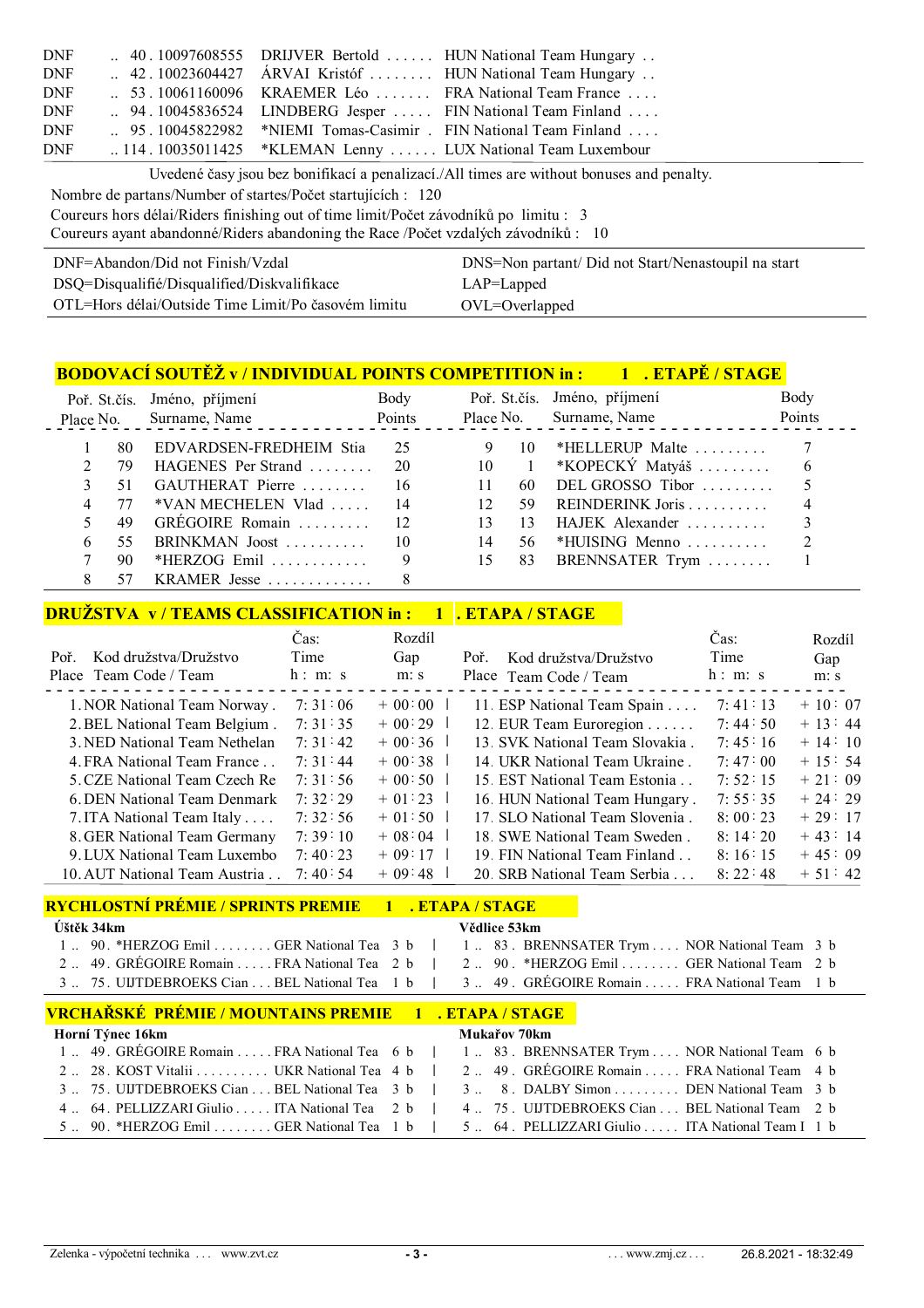# **CELKOVÉ VÝSLEDKY PO / GENERAL CLASSIFICATION AFTER : 1 . ETAPĚ / STAGE**<br>Celková délka / Distance Course : 100,8 km Rychlost vítěze / Average speed of the winner : 40,248 km/h

Rychlost vítěze / Average speed of the winner : **40,248** km/h

|           |              |                      |                 |                                                        | Čas:      | Rozdíl    |
|-----------|--------------|----------------------|-----------------|--------------------------------------------------------|-----------|-----------|
|           | Poř. St.čís. | UCI ID               | Příjmení, jméno | Kod družstva/Družstvo                                  | Time:     | Gap       |
| Place no. |              | <b>UCI ID</b>        | Surname, Nam    | Team Code / Team                                       | h: m: s   | m: s      |
| 1.        |              | 80.10112204732       |                 | EDVARDSEN-FREDHEI NOR National Team Norway  2:30:06    |           | $+ 00.00$ |
| 2.        |              | 79.10019994714       |                 | HAGENES Per Strand  NOR National Team Norway  2: 30:10 |           | $+ 00.04$ |
| 3.        |              | 51.10068373563       |                 | GAUTHERAT Pierre  FRA National Team France  2: 30:12   |           | $+ 00.06$ |
| 4.        |              |                      |                 |                                                        |           | $+ 00.20$ |
|           |              | 49.10068514619       |                 | GREGOIRE Romain  FRA National Team France  2: 30:26    |           |           |
| 5.        |              | 77.10036591212       |                 | *VAN MECHELEN Vlad BEL National Team Belgium           | 2:30:27   | $+ 00:21$ |
| 6.        |              | 90.10064320478       |                 | *HERZOG Emil  GER National Team Germany  2: 30:29      |           | $+ 00:23$ |
| 7.        |              | 83.10020705440       |                 | BRENNSATER Trym  NOR National Team Norway  2: 30:31    |           | $+ 00:25$ |
| 8.        |              | 75.10071130484       |                 | UIJTDEBROEKS Cian BEL National Team Belgium            | 2:30:33   | $+ 00:27$ |
| 9.        |              | 55.10023345759       |                 | BRINKMAN Joost  NED National Team Nethelands           | 2:30:34   | $+ 00:28$ |
| 10.       |              | 57.10023326258       |                 | KRAMER Jesse  NED National Team Nethelands             | 2:30:34   | $+ 00:28$ |
| 11.       |              | 10.10054786085       |                 | *HELLERUP Malte  DEN National Team Denmark             | 2:30:34   | $+ 00:28$ |
| 12.       |              | 1.10022774065        |                 | *KOPECKÝ Matyáš  CZE National Team Czech Republic      | 2:30:34   | $+ 00:28$ |
| 13.       |              | 60.10022812562       |                 | DEL GROSSO Tibor  NED National Team Nethelands         | 2:30:34   | $+ 00:28$ |
| 14.       |              | 59.10023143069       |                 | REINDERINK Joris NED National Team Nethelands          | 2:30:34   | $+ 00:28$ |
| 15.       |              | 13.10035025771       |                 | HAJEK Alexander  AUT National Team Austria             | 2:30:34   | $+ 00:28$ |
| 16.       |              | 56.10022818222       |                 | *HUISING Menno  NED National Team Nethelands           | 2:30:34   | $+ 00:28$ |
| 17.       |              | 3.10056008184        |                 | *SEEMAN Adam  CZE National Team Czech Republic         | 2:30:34   | $+ 00:28$ |
| 18.       |              | 82.10020094542       |                 | LARSEN Sebastian Kirked NOR National Team Norway       | 2:30:34   | $+ 00:28$ |
| 19.       |              | 81.10019580846       |                 | SYLLING Ola  NOR National Team Norway                  | 2:30:34   | $+ 00:28$ |
| 20.       |              | 61.10028969335       |                 | ROMELE Alessandro  ITA National Team Italy             | 2:30:34   | $+ 00:28$ |
| 21.       |              | 78.10065018272       |                 | VERSTAPPEN Dries  BEL National Team Belgium            | 2:30:34   | $+ 00:28$ |
| 22.       |              | 97.10046021531       |                 | *SIVOK Tomáš  SVK National Team Slovakia               | 2:30:48   | $+ 00.42$ |
| 23.       |              | 6.10047431263        |                 | *KADLEC Milan  CZE National Team Czech Republic        | 2:30.48   | $+ 00.42$ |
| 24.       |              | 12.10036454095       |                 | HANSEN Alexander  DEN National Team Denmark            | 2:30:56   | $+ 00:50$ |
| 25.       |              | 115.10108514587      |                 | *MRÁZ Daniel  EUR Team Euroregion                      | 2:30:59   | $+ 00:53$ |
|           |              |                      |                 | SCHRETTL Marco  AUT National Team Austria              |           | $+ 00.53$ |
| 26.       |              | 14.10053690086       |                 |                                                        | 2:30:59   |           |
| 27.       |              | 26.10091090155       |                 | VARENYK Maksym  UKR National Team Ukraine              | 2:30:59   | $+ 00:53$ |
| 28.       |              | 103.10041888220      |                 | ROMEO ABAD Ivan  ESP National Team Spain               | 2:30:59   | $+ 00.53$ |
| 29.       |              | 8.10053148506        |                 | DALBY Simon  DEN National Team Denmark                 | 2:30:59   | $+ 00.53$ |
| 30.       |              | 2.10047201392        |                 | *TELECKÝ Štěpán  CZE National Team Czech Republic      | 2:30:59   | $+ 00:53$ |
| 31.       |              | 54.10081494128       |                 | *SAVIOZ Colin  FRA National Team France                | 2:30:59   | $+ 00:53$ |
| 32.       |              | 65.10030632681       |                 | ZAMPERINI Edoardo  ITA National Team Italy             | 2: 31: 11 | $+ 01:05$ |
|           |              | 33. 111. 10034998792 |                 | WALLENBORN Arno  LUX National Team Luxembourg          | 2: 31: 11 | $+$ 01:05 |
| 34.       |              | 64.10030859926       |                 | PELLIZZARI Giulio  ITA National Team Italy  2: 31:11   |           | $+ 01:05$ |
| 35.       |              | 74.10072646011       |                 | SEGAERT Alec BEL National Team Belgium                 | 2: 31: 11 | $+$ 01:05 |
| 36.       |              | 9.10022423047        |                 | *WANDAHL Nicolai  DEN National Team Denmark            | 2: 31: 32 | $+ 01:26$ |
| 37.       |              | 32.10064429808       |                 | *RAGILO Frank Aron  EST National Team Estonia          | 2:33:50   | $+ 03.44$ |
| 38.       |              | 33.10076501658       |                 | *PAJUR Romet EST National Team Estonia                 | 2:33:50   | $+ 03.44$ |
| 39.       |              | 86.10051778984       |                 | KÄRSTEN Moritz  GER National Team Germany              | 2:33:56   | $+ 03:50$ |
|           |              | 40. 112. 10034997883 |                 | *KOCKELMANN Mathie LUX National Team Luxembourg        | 2:34:05   | $+ 03:59$ |
|           |              | 41. 116. 10047224937 |                 | STRÁNSKÝ Matěj  EUR Team Euroregion                    | 2:34:30   | $+$ 04 24 |
| 42.       |              | 85.10051829912       |                 | ABT Cedric  GER National Team Germany                  | 2:34:40   | $+ 04.34$ |
| 43.       |              | 63.10029294485       |                 | *BELLETTA Dario Igor . ITA National Team Italy         | 2:35:07   | $+ 05.01$ |
| 44.       |              | 91.10045842281       |                 | KERVINEN Leevi  FIN National Team Finland              | 2:35:07   | $+ 05:01$ |
|           |              | 45. 113. 10035000311 |                 | *MORANG Mil LUX National Team Luxembourg               | 2:35:07   | $+ 05.01$ |
|           |              | 46. 105. 10041604492 |                 | SANCHEZ ESTEVEZ Rub ESP National Team Spain            | 2:35:07   | $+ 05.01$ |
| 47.       |              | 37.10023628877       |                 | MÉSZÁROS Bence  HUN National Team Hungary              | 2:35:07   | $+ 05.01$ |
| 48.       |              | 67.10017580626       |                 | *JEROMEL Vid SLO National Team Slovenia                | 2:35:07   | $+ 05.01$ |
|           |              |                      |                 |                                                        |           |           |
|           |              | 49. 106. 10037632344 |                 | *MARTI SORIANO Pau . ESP National Team Spain           | 2:35:07   | $+ 05:01$ |
|           |              | 50. 102. 10066069916 |                 | SOKOLÍK Lukáš SVK National Team Slovakia               | 2:35:07   | $+ 05:01$ |
| 51.       |              | 62.10062407861       |                 | BONETTO Samuele  ITA National Team Italy               | 2:35:07   | $+ 05:01$ |
| 52.       |              | 7.10048319522        |                 | WANG Gustav DEN National Team Denmark                  | 2:35:07   | $+ 05:01$ |
| 53.       |              | 11.10046259381       |                 | SORENSEN Frederik  DEN National Team Denmark           | 2:35:07   | $+ 05:01$ |
| 54.       |              | 89.10036165927       |                 | *GROß Matteo  GER National Team Germany  2:35:07       |           | $+ 05:01$ |
| 55.       |              | 52.10067973136       |                 | LE HUITOUZE Eddy  FRA National Team France  2:35:20    |           | $+ 05 14$ |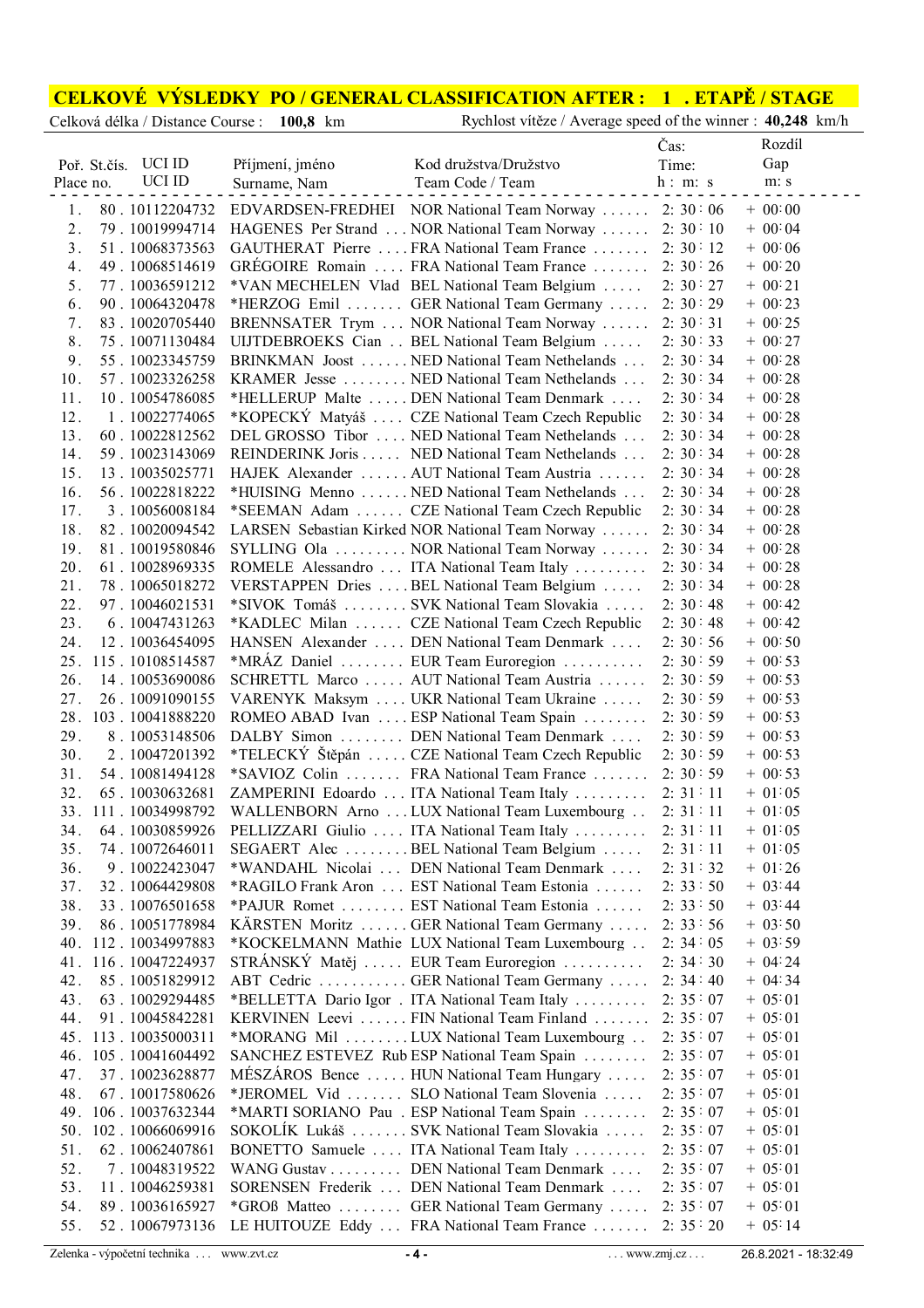| 56.  | 25.10064820131       | POLUPAN Dmytro  UKR National Team Ukraine  2: 36:40  |           | $+ 06:34$ |
|------|----------------------|------------------------------------------------------|-----------|-----------|
| 57.  | 76.10088157523       | VAN HAUTEGEN Leande BEL National Team Belgium        | 2:39:21   | $+ 09.15$ |
|      | 58. 107. 10067347484 | ETXEBERRIA ANSALAS ESP National Team Spain           | 2:39:21   | $+09:15$  |
|      | 59. 108. 10040174249 | *ZABALA TOLEDANO ESP National Team Spain             | 2:39:21   | $+09:15$  |
|      | 60. 119. 10045920083 | *HILBERT Vincent  EUR Team Euroregion                | 2:39:21   | $+09:15$  |
| 61.  | 88.10036358816       | SCHRAG Daniel  GER National Team Germany             | 2:39:21   | $+09:15$  |
| 62.  | 18.10108088494       | PUTZ Sebastian AUT National Team Austria             | 2:39:21   | $+09:15$  |
| 63.  | 43.10022457504       | PEDERSEN Eric  SWE National Team Sweden              | 2:39:21   | $+09:15$  |
| 64.  | 87.10036443991       | GEBHARDT Philipp  GER National Team Germany          | 2:39:21   | $+ 09:15$ |
|      | 65. 101. 10083124132 | TUKA Samuel SVK National Team Slovakia               | 2:39:21   | $+ 09:15$ |
| 66.  | 100.10046048914      | *HAAS Christian  SVK National Team Slovakia          | 2:39:21   | $+ 09:15$ |
| 67.  | 28.10092746229       | KOST Vitalii  UKR National Team Ukraine              | 2:39:21   | $+ 09:15$ |
| 68.  | 84.10020387865       | *KULSET Johannes  NOR National Team Norway  2: 39:21 |           | $+ 09:15$ |
| 69.  | 38.10023649893       | SZIJÁRTÓ Zétény  HUN National Team Hungary           | 2:40:14   | $+ 10:08$ |
| 70.  | 41.10084543766       | LEPOLD Zoltán Antal  HUN National Team Hungary       | 2:40:14   | $+ 10.08$ |
| 71.  | 99.10046017992       | KOVÁČ Samuel  SVK National Team Slovakia             | 2:40:21   | $+ 10:15$ |
| 72.  | 118.10036297380      | SPITZER Oliver  EUR Team Euroregion                  | 2:40:29   | $+ 10.23$ |
| 73.  | 72.10017556576       | *TURK Aljaž  SLO National Team Slovenia              | 2:40:32   | $+ 10.26$ |
| 74.  | 58.10084277927       | GRAAT Tijmen NED National Team Nethelands            | 2: 41: 44 | $+ 11:38$ |
|      | 75. 110. 10035004048 | URY Noé LUX National Team Luxembourg                 | 2: 43: 47 | $+ 13:41$ |
| 76.  | 34.10075223278       | GRÜNBERG Henry  EST National Team Estonia            | 2:44:35   | $+ 14:29$ |
| 77.  | 35.10064430010       | *TAMM Lauri  EST National Team Estonia               | 2: 44: 35 | $+ 14:29$ |
| 78.  | 19.10049840604       | *STOLIĆ Mohojlo  SRB National Team Serbia            | 2: 44: 44 | $+ 14.38$ |
| 79.  | 21.10049849896       | *COGOLJEVIĆ Dejan  SRB National Team Serbia          | 2: 44: 44 | $+ 14.38$ |
| 80.  | 93.10045824703       | KÄLLBERG Axel  FIN National Team Finland  2: 44:44   |           | $+ 14.38$ |
| 81.  | 36.10075390101       | *AUS Aaron  EST National Team Estonia                | 2: 44: 44 | $+ 14.38$ |
| 82.  | 69.10062011272       | KRALJ Fabijan  SLO National Team Slovenia            | 2: 44: 44 | $+ 14:38$ |
| 83.  | 29.10090034976       | KORZININ Yuriy  UKR National Team Ukraine            | 2: 44: 44 | $+ 14:38$ |
| 84.  | 50.10070473514       | LETHIER Melvyn  FRA National Team France             | 2:44:44   | $+ 14:38$ |
| 85.  | 120.10036296067      | WESER Maximilian  EUR Team Euroregion                | 2: 44: 44 | $+ 14:38$ |
| 86.  | 73.10076529647       | GEERINCKX Wout  BEL National Team Belgium            | 2:45:00   | $+ 14.54$ |
| 87.  | 104.10043262586      | AZNAR VIJUESCA Hugo ESP National Team Spain          | 2:45:05   | $+ 14:59$ |
| 88.  | 70.10017556879       | POLOVIČ Nino SLO National Team Slovenia              | 2:45:05   | $+ 14.59$ |
| 89.  | 98.10046079327       | UNGVARSKÝ Lukáš  SVK National Team Slovakia          | 2:45:27   | $+ 15:21$ |
| 90.  | 45.10022263605       | LARSSON David  SWE National Team Sweden              | 2:47:21   | $+ 17:15$ |
| 91.  | 66.10029210825       | URSELLA Lorenzo  ITA National Team Italy             | 2:47:21   | $+ 17:15$ |
| 92.  | 4.10056004346        | SPORYSCH Daniel  CZE National Team Czech Republic    | 2: 47: 21 | $+ 17:15$ |
| 93.  | 44.10090412367       | MAGNUSSON Isak SWE National Team Sweden              | 2:47:38   | $+ 17.32$ |
| 94.  | 71.10017585373       | ŠPOLJAR Jaka  SLO National Team Slovenia             | 2:47:44   | $+ 17:38$ |
| 95.  | 27.10102078639       | SOLONNIKOV Bohdan . UKR National Team Ukraine        | 2:49:02   | $+ 18:56$ |
| 96.  | 48.10065372425       | HOFLUND Albin  SWE National Team Sweden              | 2: 53: 20 | $+ 23:14$ |
| 97.  | 15.10035076796       | KERSCHBAUMER Leo . AUT National Team Austria         | 2: 53: 20 | $+ 23:14$ |
| 98.  | 16.10077251184       | HÖRANDTNER Moritz . AUT National Team Austria        | 2: 53: 20 | $+ 23:14$ |
| 99.  | 20.10049831712       | *PERČIĆ Mark SRB National Team Serbia                | 2: 53: 20 | $+ 23:14$ |
| 100. | 117.10047853922      | *LUKEŠ Jan  EUR Team Euroregion                      | 2: 53: 20 | $+ 23:14$ |
| 101. | 47.10055678485       | JACOBSSON Leo  SWE National Team Sweden              | 2: 53: 20 | $+ 23:14$ |
| 102. | 39.10060541522       | *ERDÖS Gergely  HUN National Team Hungary            | 2: 53: 20 | $+ 23:14$ |
| 103. | 46.10022672722       | *PERSMEEN Axel  SWE National Team Sweden             | 2: 53: 20 | $+ 23:14$ |
| 104. | 68.10050151812       | *GREGORCIC Natan  SLO National Team Slovenia         | 2: 53: 48 | $+23:42$  |
| 105. | 24.10091042059       | BOLIČ Mohajlo SRB National Team Serbia               | 2:54:28   | $+24:22$  |
| 106. | 109.10035004149      | KESS Alexandre  LUX National Team Luxembourg         | 2:55:52   | $+25:46$  |
| 107. | 96.10094826473       | SAVUKOSKI Severi  FIN National Team Finland          | 2:56:24   | $+26:18$  |

| <b>BODOVACÍ SOUTEZ/POINTS COMPETITION Bílý trikot/White Jersey</b> |                                       |                                                                    | (.)    |
|--------------------------------------------------------------------|---------------------------------------|--------------------------------------------------------------------|--------|
| Poř. St.čís. UCI ID                                                | Jméno / příjmení                      | Družstvo                                                           | Body   |
|                                                                    | Place Doss UCI ID Nom / Prenom Equipe | <u> 1999 - Alexandr Alexandr III e a c</u>                         | Points |
|                                                                    |                                       | 80 10112204732 EDVARDSEN-FREDHEIM Sti NOR National Team Norway  25 |        |
| 2 79 10019994714                                                   |                                       | HAGENES Per Strand  NOR National Team Norway  20                   |        |
| 3 51 10068373563                                                   |                                       | GAUTHERAT Pierre  FRA National Team France  16                     |        |
| 4 77 10036591212                                                   |                                       | *VAN MECHELEN Vlad  BEL National Team Belgium  14                  |        |
| 49 10068514619                                                     |                                       | GRÉGOIRE Romain  FRA National Team France  12                      |        |
| 6 55 10023345759                                                   |                                       | BRINKMAN Joost  NED National Team Nethelands  10                   |        |
|                                                                    |                                       |                                                                    |        |